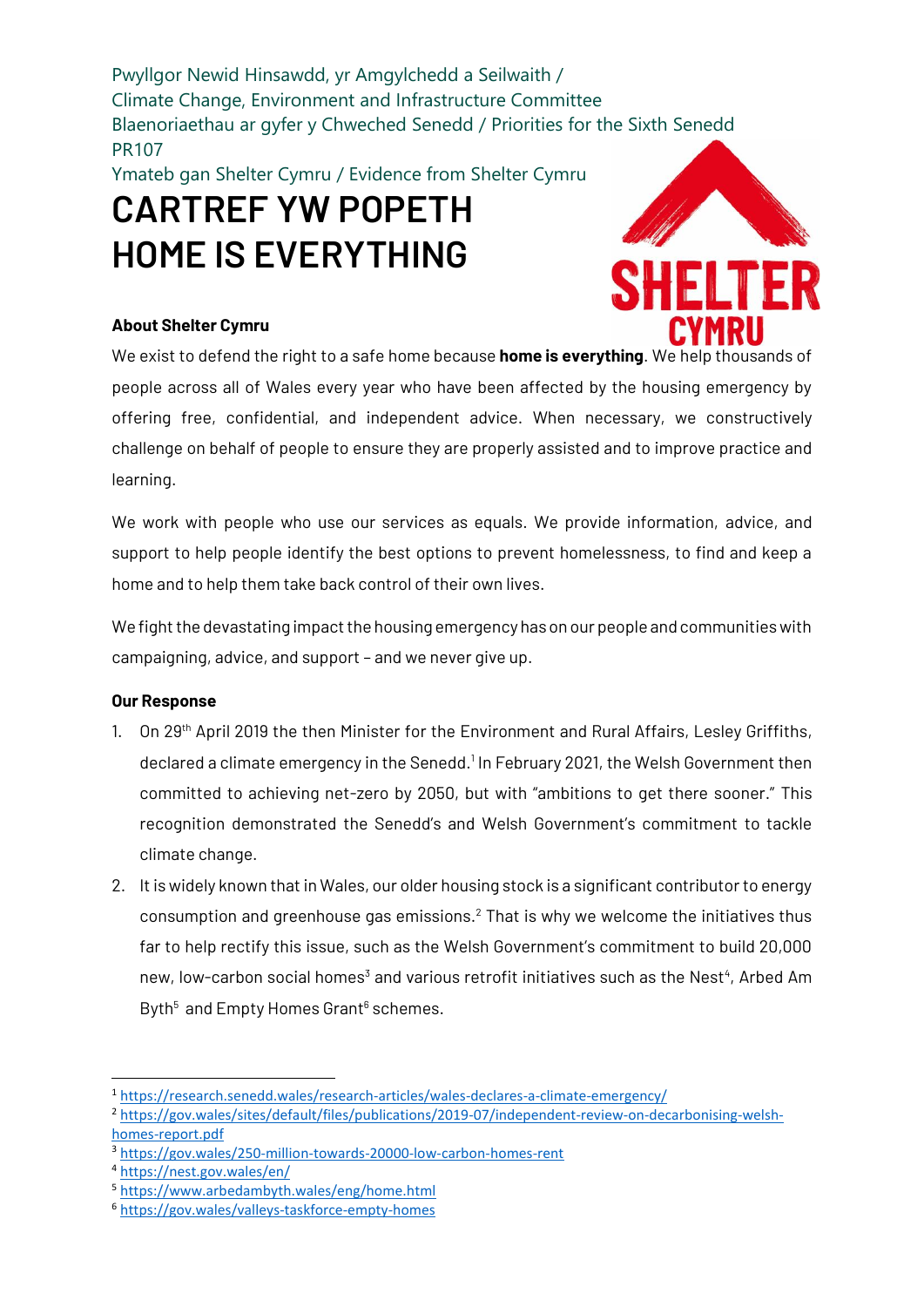# **CARTREF YW POPETH HOME IS EVERYTHING**



- 3. We also know that people's homes play a significant role in both combatting and causing poverty. Our research showed that one in three people in Wales were affected by the housing emergency<sup>7</sup>, with over a quarter of a million people having had to cut spending on essentials such as food or heating to afford rent or mortgage payments. Shelter Cymru's figures demonstrated that one in six people in Wales say they cannot keep their homes warm in the winter.
- 4. Research by Citizens Advice Cymru showed that in the summer of 2020 an estimated 66,000 households across Wales had already fallen behind on fuel bills.<sup>8</sup> Citizens Advice Cymru's research also found that 44% of people that had been disconnected (from one or more of their utilities) reported they did not have enough money to pay the bills because of the pandemic.<sup>9</sup>
- 5. The Senedd and Welsh Government's response to climate change is one of the key issues of our time. It also poses a unique opportunity to address fuel poverty across Wales. We believe more needs to be done to improve the quality and energy efficiency of our current housing stock, whilst building additional homes fit for the future - high quality and low carbon. This is a crucial opportunity we cannot afford to waste, especially when our research shows that people in Wales are twice as likely than the rest of Britain to say they lived with damp and mould.<sup>10</sup>
- 6. **Over the next 12 months, we believe the committee should focus its work in the following areas**:
	- a. Evaluate the effectiveness of the Empty Homes Grant and explore the reintroduction of the grant. We believe the committee should investigate expanding the grant to other areas across Wales such as Carmarthenshire, which has the highest number of empty homes in Wales.<sup>11</sup> There is a real benefit to the reintroduction of the scheme as it offers a solution to both the climate and housing emergencies. The grant does this by encouraging the redevelopment of empty homes, bringing them back into

- <sup>8</sup> [https://www.citizensadvice.org.uk/Global/CitizensAdvice/Wales/Energy%20briefing%20v1%20\(1\).pdf](https://www.citizensadvice.org.uk/Global/CitizensAdvice/Wales/Energy%20briefing%20v1%20(1).pdf)
- <sup>9</sup> <https://www.bevanfoundation.org/wp-content/uploads/2020/12/Fuel-Poverty-Consultation-Response.pdf>
- <sup>10</sup> <https://sheltercymru.org.uk/wp-content/uploads/2015/02/Living-Home-Standard-Wales-FINAL-ENG.pdf> <sup>11</sup> <https://www.walesonline.co.uk/news/homes-property/part-wales-highest-number-empty-21360295>
- Cwmni a gyfyngir gan warant, sydd wedi ei gofrestru yng Nghaerdydd fel Cymorth Tai Cymru Cyf 1830262. Elusen 515902 A company limited by guarantee, registered in Cardiff as Welsh Housing Aid Limited 1830262. Charity 515902

<sup>7</sup> [https://www.itv.com/news/wales/2021-05-26/shocking-new-figures-demonstrate-scale-of-housing-crisis-in](https://www.itv.com/news/wales/2021-05-26/shocking-new-figures-demonstrate-scale-of-housing-crisis-in-wales-amidst-calls-for-immediate-welsh-government-action)[wales-amidst-calls-for-immediate-welsh-government-action](https://www.itv.com/news/wales/2021-05-26/shocking-new-figures-demonstrate-scale-of-housing-crisis-in-wales-amidst-calls-for-immediate-welsh-government-action)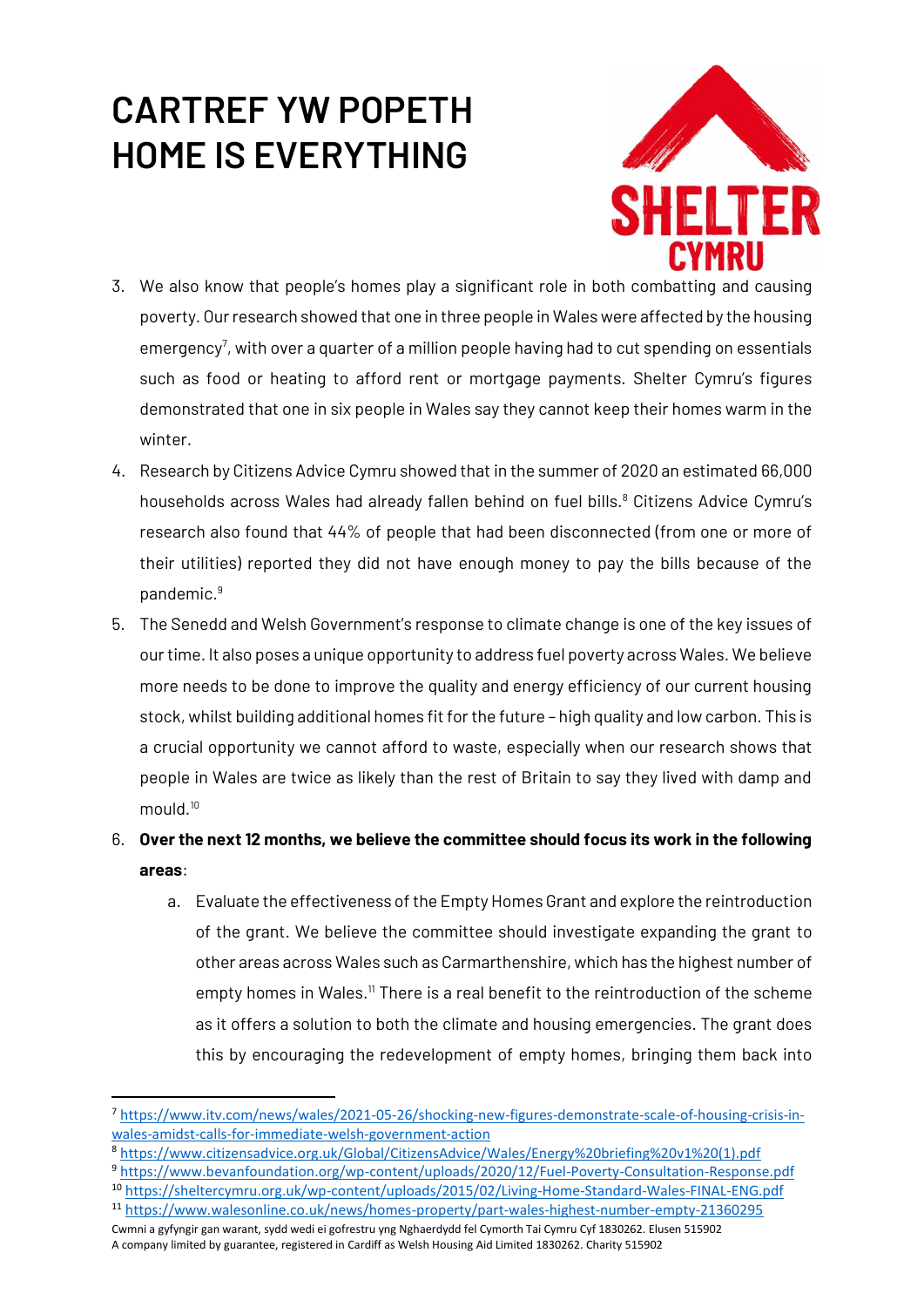# **CARTREF YW POPETH HOME IS EVERYTHING**



stock and improving their energy efficiency and green credentials. By bringing some of the over 27,000 empty homes back into stock and improving their green credentials, we can also make a significant inroad into responding to the huge demand for homes in Wales. There are around 67,000 households on waiting lists for a social home<sup>12</sup> and around 6,400 people in temporary accommodation in Wales.<sup>13</sup> We recommend that the committee works with the Local Government and Housing Committee on this area.

- b. We recommend the committee examines the effectiveness and scope of the Nest and Arbed schemes to widen eligibility criteria across Wales. Wales has a greater number of older, bigger, and more rural homes than the UK average.<sup>14</sup> Research by the Future Generations Commissioner shows that a £15bn investment plan for housing to retrofit homes to reduce heating and energy demand would create 26,500 jobs by 2030,save hundreds of millions of pounds on fuel bills each year, while contributing significantly to existing targets and objectives around combatting climate change. <sup>15</sup> By increasing the scope of the schemes we can reduce emissions from one of Wales's biggest polluters, reducing the carbon footprint of housing stock and contributing to the target of net zero by 2050. This goal will work in tandem with enhancing the quality of homes putting pounds in people's pockets by making more energy efficient homes, which save money on utility bills.
- 7. **Throughout the sixth Senedd, we believe the committee should be focussed on the following**:
	- a. We believe that the committee should seek to co-work with the Local Government and Housing Committee, to continue scrutiny of the Welsh Government's decarbonisation agenda. From the delivery of the 20,000 new, low-carbon social homes, to the retrofit programme which could save up to  $£8.3$ bn in energy bills by 2040.<sup>16</sup> The committee

<sup>15</sup> [https://www.futuregenerations.wales/news/we-can-end-fuel-poverty-with-15bn-retrofit-investment-plan](https://www.futuregenerations.wales/news/we-can-end-fuel-poverty-with-15bn-retrofit-investment-plan-for-our-homes-says-future-generations-commissioner-for-wales/)[for-our-homes-says-future-generations-commissioner-for-wales/](https://www.futuregenerations.wales/news/we-can-end-fuel-poverty-with-15bn-retrofit-investment-plan-for-our-homes-says-future-generations-commissioner-for-wales/)

Cwmni a gyfyngir gan warant, sydd wedi ei gofrestru yng Nghaerdydd fel Cymorth Tai Cymru Cyf 1830262. Elusen 515902 A company limited by guarantee, registered in Cardiff as Welsh Housing Aid Limited 1830262. Charity 515902

<sup>12</sup> <https://sheltercymru.org.uk/what-is-social-housing-and-why-do-we-all-need-more-of-it/>

<sup>13</sup> <https://gov.wales/homelessness-accommodation-provision-and-rough-sleeping>

<sup>14</sup> [https://files.bregroup.com/bretrust/The-Housing-Stock-of-the-United-Kingdom\\_Report\\_BRE-Trust.pdf](https://files.bregroup.com/bretrust/The-Housing-Stock-of-the-United-Kingdom_Report_BRE-Trust.pdf)

<sup>16</sup> [https://www.futuregenerations.wales/news/we-can-end-fuel-poverty-with-15bn-retrofit-investment-plan](https://www.futuregenerations.wales/news/we-can-end-fuel-poverty-with-15bn-retrofit-investment-plan-for-our-homes-says-future-generations-commissioner-for-wales/)[for-our-homes-says-future-generations-commissioner-for-wales/](https://www.futuregenerations.wales/news/we-can-end-fuel-poverty-with-15bn-retrofit-investment-plan-for-our-homes-says-future-generations-commissioner-for-wales/)